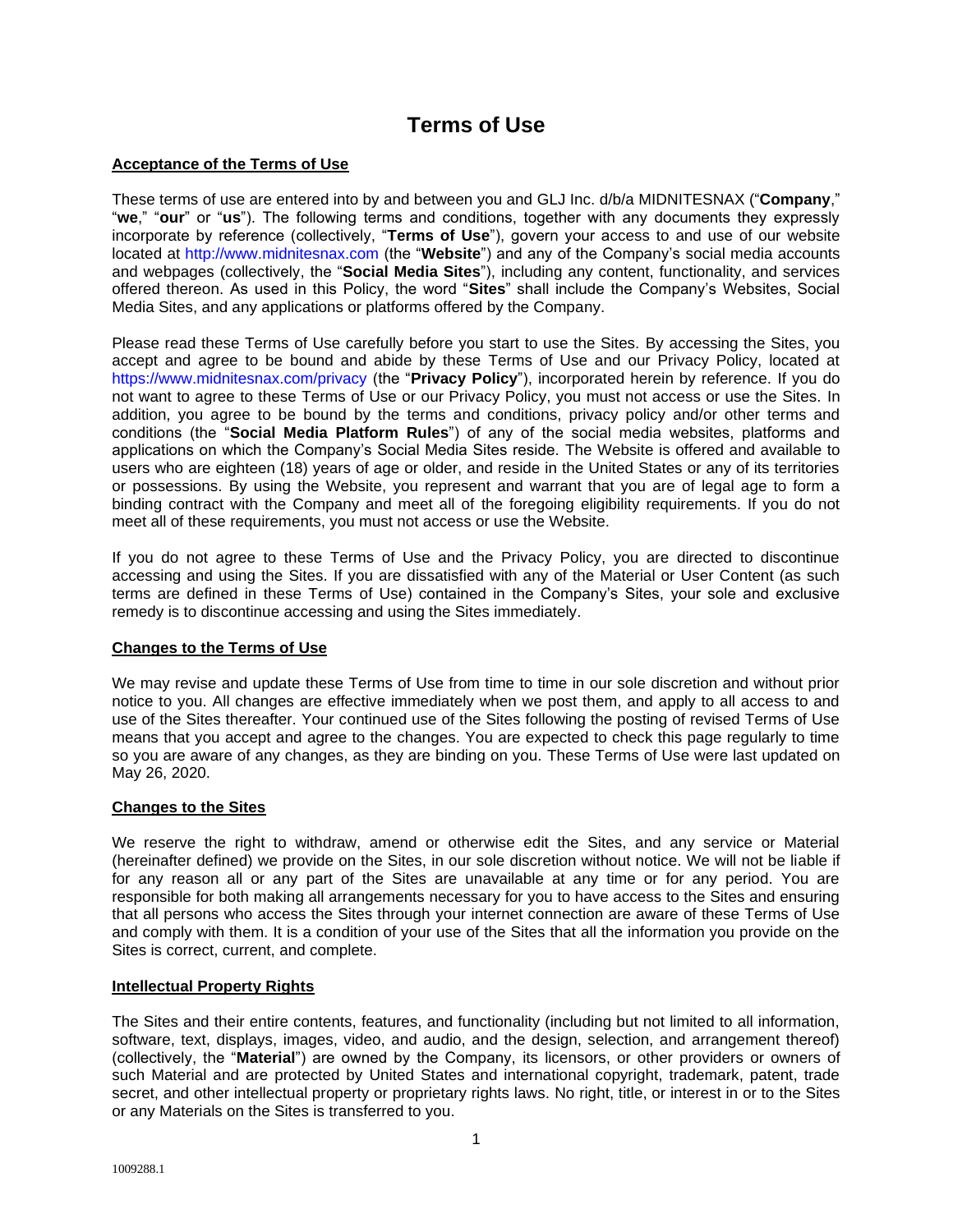These Terms of Use permit you to use the Sites for your personal, non-commercial use only. You must not reproduce, distribute, modify, create derivative works of, publicly display, publicly perform, republish, download, store, or transmit any of the Material on our Sites, except as follows:

- Your computer may temporarily store copies of such Materials in random access memory (RAM) incidental to your accessing and viewing those Materials.
- You may store files that are automatically cached by your Web browser for display enhancement purposes.
- You may print one copy of a reasonable number of pages of the Sites for your own personal, noncommercial use and not for further reproduction, publication, or distribution.
- If we provide desktop, mobile, or other applications for download, you may download a single copy to your computer or mobile device solely for your own personal, non-commercial use, provided you agree to be bound by our end user license agreement for such applications.
- If we provide features through our Sites, you may take such actions as are enabled by such features.

You must not modify copies of any Materials from the Sites or delete or alter any copyright, trademark, or other proprietary rights notices from copies of Materials from the Sites. You must not access or use for any commercial purposes any part of the Website or any services or materials available through the Websites.

If you print, copy, modify, download, or otherwise use or provide any other person with access to any part of the Sites in breach of the Terms of Use, your right to use the Sites will stop immediately and you must, at our option, return or destroy any copies of the Materials you have made.

## **User Content**

The Sites may contain message boards, chat features, personal web pages or profiles, fillable forms, forums and other interactive features that allow users to post, submit, publish, display, or transmit (hereinafter, "**Post**") content or materials to the Company, to other users or to other persons, including without limitation posts, comments, reviews, text, images, videos and audio (collectively, "**User Content**") on or through the Sites. All User Content must comply with the Content Standards set out in these Terms of Use. Any User Content you Post to the Sites will be considered non-confidential and non-proprietary. By providing any User Content on the Sites, you grant us and our affiliates and service providers, and each of their and our respective licensees, successors, and assigns, a fully-paid, non-exclusive, royaltyfree, worldwide, perpetual, sublicenseable and transferable license to use, post, reproduce, copy, advertise, promote, host, modify, perform, display, transmit, distribute, exploit, prepare derivative works based on, and otherwise deal with or disclose to third parties any such User Content, with or without attribution and for any lawful purpose.

You represent and warrant that:

- You own or control all rights in and to the User Content and have the right to grant the license granted above to us and our affiliates and service providers, and each of their and our respective licensees, successors, and assigns.
- All of your User Content do and will comply with these Terms of Use.
- Your User Content does not infringe the copyright, other intellectual property right or any other right of any third party.
- None of the User Content shall be subject to any obligation on the part of the Company, whatsoever, including without limitation confidentiality, attribution or otherwise.
- You will maintain all copyright, trademark, other intellectual property and/or other proprietary or other notices embedded in or attached to any User Content that you Post on the Sites.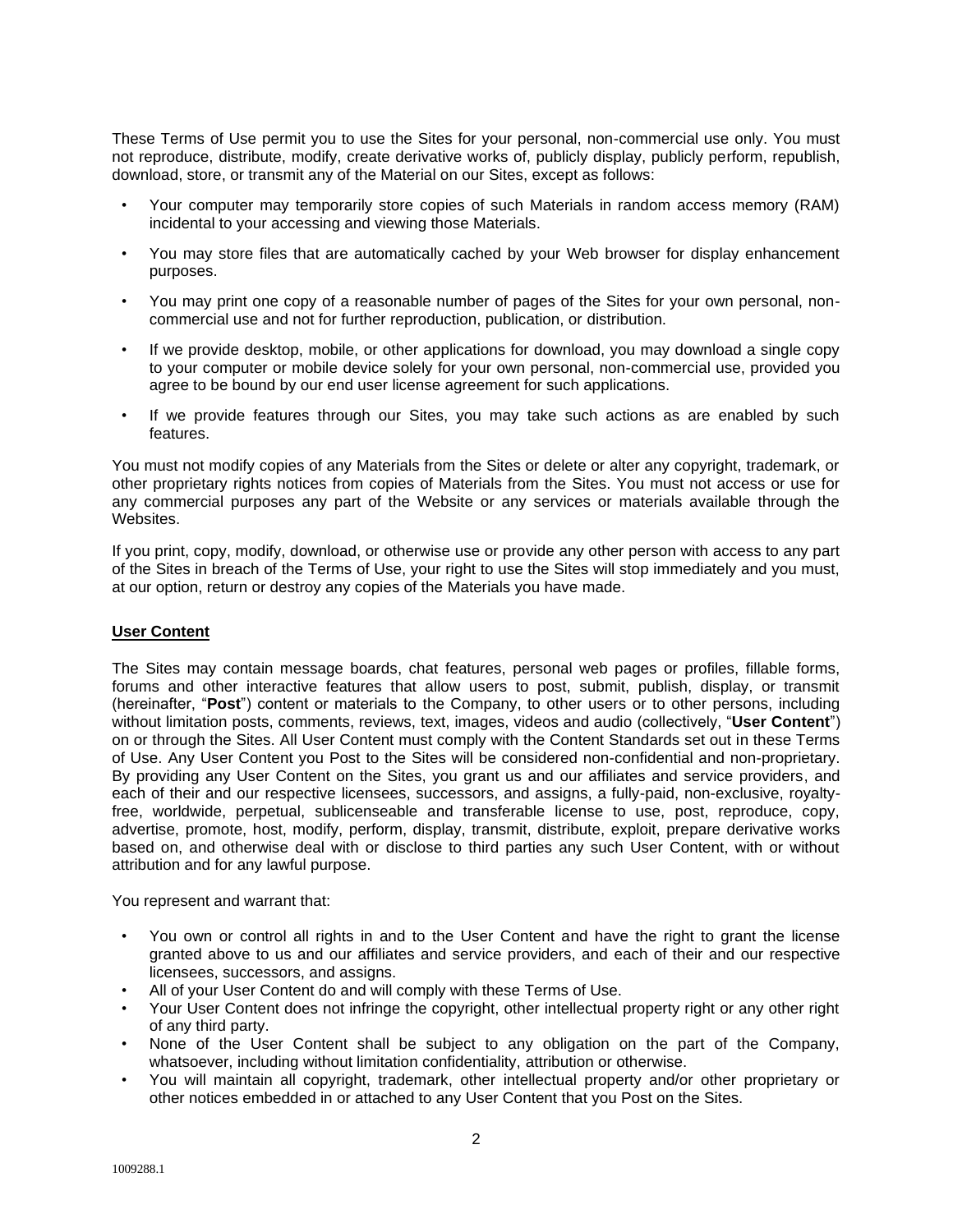You understand and acknowledge that you are fully responsible for any User Content you Post, and you, not the Company, have full responsibility for such content, including its legality, reliability, accuracy, and appropriateness. We are not responsible or liable to any third party for the content or accuracy of any User Content posted by you or any other user of the Sites.

## **Prohibited Uses**

You are solely responsible for any and all acts and omissions that occur during or relating to your access and/or use of the Company's Sites. You may use the Sites only for lawful purposes and in accordance with these Terms of Use. Specifically and without limitation, you agree not to do or attempt to do any of the following things:

- Act in any way that violates any applicable federal, state, local, or international law, statute, regulation or guideline (including without limitation any applicable law, statute, regulation or guideline concerning anti-discrimination, export controls, false advertising, unfair competition or the export of data or software to and from the U.S. or other countries) (collectively, "**Laws**").
- For the purpose of exploiting, harming, or attempting to exploit or harm minors in any way by exposing them to inappropriate content, asking for personally identifiable information, or otherwise.
- Send, knowingly receive, upload, download, use, or re-use any material that does not comply with the Content Standards set out in these Terms of Use.
- Post, transmit, or procure the sending of, any advertising or promotional material, including any "junk mail," "chain letter," "spam," or any other similar solicitation.
- Impersonate or attempt to impersonate the Company, a Company employee, another user, or any other person or entity (including, without limitation, by using email addresses or online identifiers or names associated with any of the foregoing).
- Engage in any other conduct that restricts or inhibits anyone's use or enjoyment of the Sites, or which, as determined by us, may harm the Company or users of the Sites, or expose them to liability.
- Use the Sites in any manner that could disable, overburden, damage, or impair the site or interfere with any other party's use of the Sites, including their ability to engage in real time activities through the Sites.
- Use any robot, spider, or other automatic device, process, or means to access the Sites for any purpose, including monitoring or copying any of the Material on the Sites.
- Use any manual process to monitor or copy any of the Material on the Sites, or for any other purpose not expressly authorized in these Terms of Use, without our prior written consent.
- Use any device, software, or routine that interferes with the proper working of the Sites or otherwise attempt to interfere with the proper working of the Sites.
- Introduce any viruses, Trojan horses, worms, logic bombs, or other material that is malicious or technologically harmful (collectively, "**Viruses**") or attack the Sites via a denial-of-service attack or a distributed denial-of-service attack.
- Modify, adapt, sub-license, translate, sell, reverse engineer, decompile, re-create, and/or disassemble any portion of the Sites or their source codes or attempt to do any of the foregoing
- Attempt to gain unauthorized access to, interfere with, damage, or disrupt any parts of the Sites, the servers on which the Sites is stored, or any server, computer, or database connected to the Sites.
- Except as otherwise expressly permitted by the Company, frame, mirror or deep link any portion of any of the Sites on any other website, social media site, intranet, internet or any other computer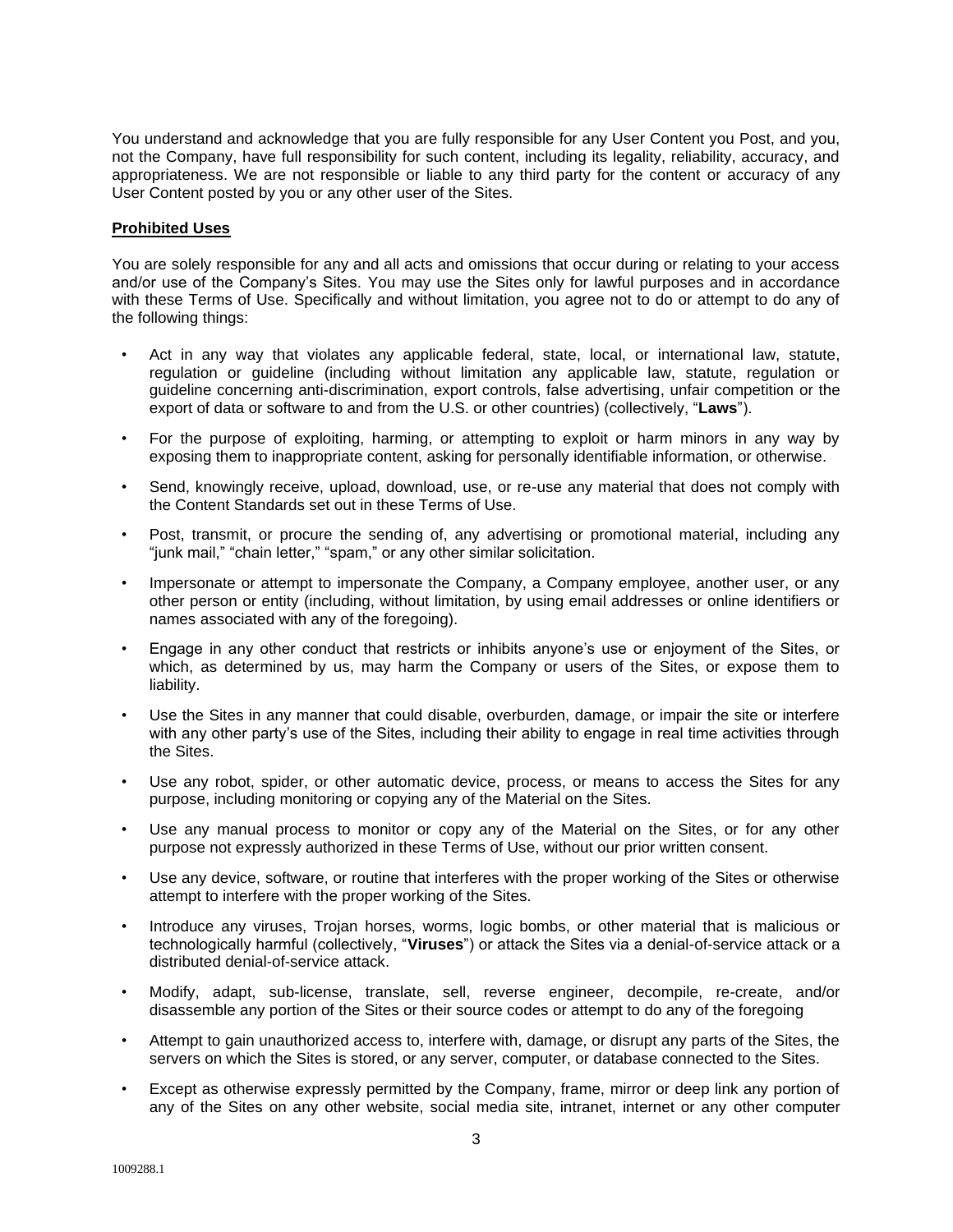network.

- Engage in data extraction and/or data mining or any similar activities on the Sites.
- Engage in any other activity that the Company determines in its sole discretion to be in conflict with the spirit and/or intent of these Terms of Use, the Privacy Policy, applicable Laws or otherwise.
- Otherwise attempt to interfere with the proper working of the Sites.

# **Content Standards**

These content standards apply to any and all User Content and use of the Sites. User Content must in their entirety comply with all applicable Laws. Without limiting the foregoing, User Content must not:

- Be abusive, obscene, indecent, defamatory, abusive, violent, inflammatory, harassing, offensive, vulgar, profane, threatening, malicious, unlawful, invasive of privacy or publicity rights, intended to be used for any unlawful purpose, or be fraudulent, false or misleading.
- Violate any Laws.
- Promote sexually explicit or pornographic material, violence, or discrimination based on race, sex, religion, nationality, disability, sexual orientation, or age.
- Infringe any patent, trademark, trade secret, copyright, or other intellectual property or other rights of any other person or entity including the Company.
- Violate the legal rights (including the rights of publicity and privacy) of others or contain any material that could give rise to any civil or criminal liability under applicable Laws or that otherwise may be in conflict with these Terms of Use and our Privacy Policy.
- Be likely to deceive any person.
- Promote any illegal activity, or instruct, advocate, promote, or assist or any unlawful act.
- Cause annoyance, inconvenience, or needless anxiety or be likely to upset, embarrass, alarm, or annoy any other person.
- Impersonate any person, or misrepresent your identity or affiliation with any person or organization.
- Involve commercial activities or sales, such as contests, sweepstakes, other promotions, or advertising.
- Give the impression that they emanate from or are endorsed by us or any other person or entity, if this is not the case.

## **Monitoring and Enforcement**

We have the right to:

- Remove or refuse to post any User Content for any or no reason in our sole discretion.
- Take any action with respect to any User Content that we deem necessary or appropriate in our sole discretion, including if we believe that such User Content violates the Terms of Use, infringes any intellectual property right or other right of any person or entity, threatens the personal safety of users of the Sites or the public, or could create liability for the Company.
- Disclose your identity or other information about you to any third party who claims that User Content or other material posted by you violates their rights, including their intellectual property rights or their right to privacy.
- Take appropriate legal action, including without limitation, referral to law enforcement, for any illegal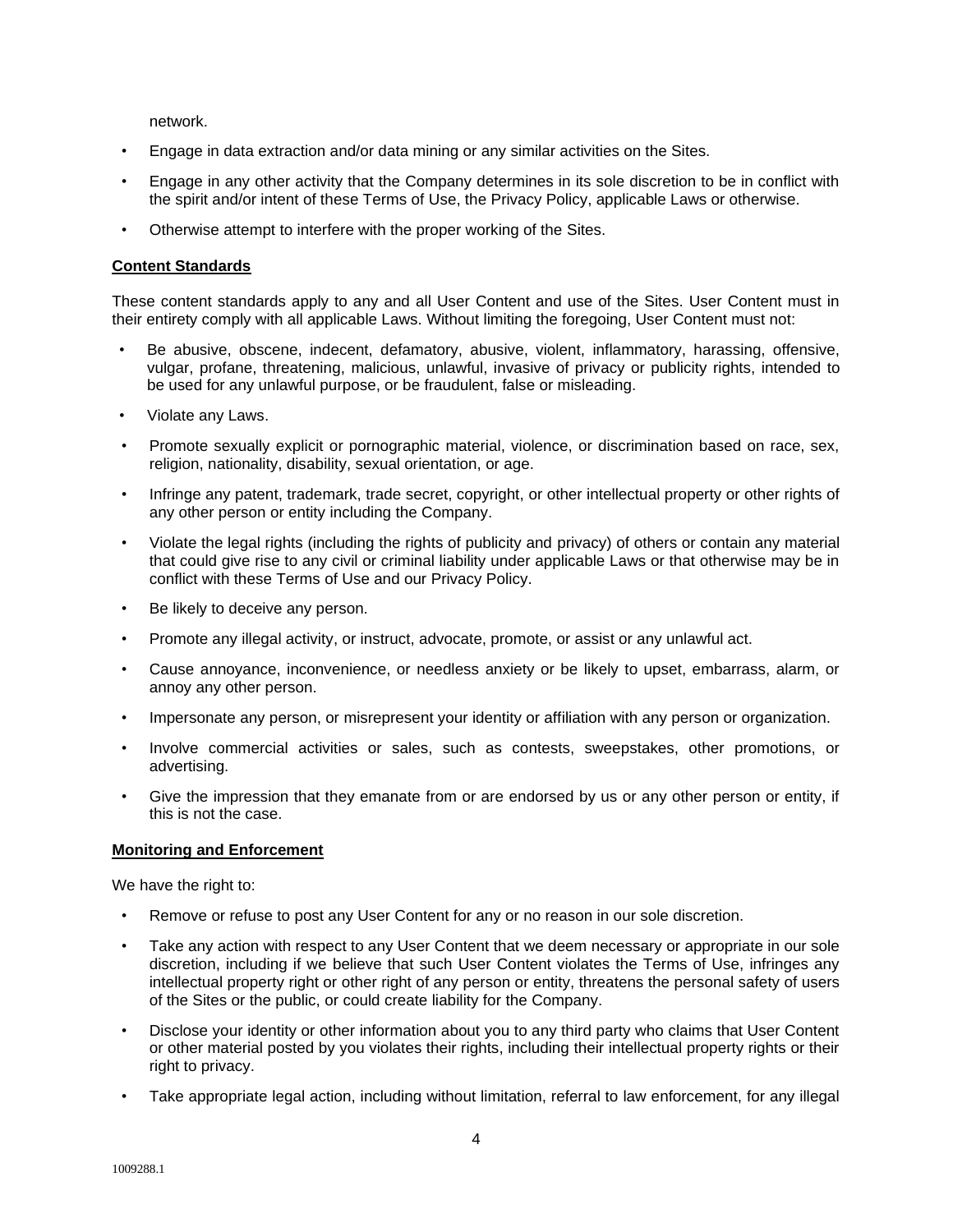or unauthorized use of the Sites.

• Terminate or suspend your access to all or part of the Sites for any or no reason, including without limitation, any violation of these Terms of Use.

Without limiting the foregoing, we have the right to cooperate fully with any law enforcement authorities or court order requesting or directing us to disclose the identity or other information of anyone posting any materials on or through the Sites. YOU WAIVE AND HOLD HARMLESS THE COMPANY AND ITS AFFILIATES, LICENSEES, AND SERVICE PROVIDERS FROM ANY CLAIMS RESULTING FROM ANY ACTION TAKEN BY ANY OF THE FOREGOING PARTIES DURING, OR TAKEN AS A CONSEQUENCE OF, INVESTIGATIONS BY SUCH PARTIES OR LAW ENFORCEMENT AUTHORITIES.

We do not routinely monitor the Sites, Material, User Content or other information that is posted by any person or entity (other than the Company) to any and all sections of the Sites. However, we reserve the right to monitor the Sites, Material and User Content and to edit, modify, remove, redact, consolidate and/or clarify any Material, User Content and/or other information that we in our sole discretion consider to violate these Terms of Use, by unlawful and/or for any other reason whatsoever. The Company's exercise of such reserved rights shall not create any obligation whatsoever for the Company to continue any such monitoring, editing, modifying, removing, redacting, consolidating or clarifying.

The Company cannot review all material before it is Posted on the Sites, and cannot ensure prompt removal of objectionable material after it has been Posted. Accordingly, we assume no liability for any action or inaction regarding transmissions, communications, or Material provided by any user or third party. You understand that by accessing and using the Sites, including the Social Media Sites, you may be exposed to material, including without limitation User Content, that may offend you. In such event, your sole and exclusive remedy and recourse is to avoid such material by discontinuing your access to and use of the Sites. We have no liability or responsibility to anyone for performance or nonperformance of the activities described in this Monitoring and Enforcement section.

## **Copyrights, Trademarks and Copyright Agent**

The Company name, Company logo, and all related names, logos, product and service names, designs, and slogans are intellectual property of the Company or its affiliates or licensors. You must not use such intellectual property without the prior written permission of the Company. All other names, logos, product and service names, designs, and slogans on the Sites are the intellectual property of their respective owners. The Company's Sites and all Materials, including without limitation User Content, contained on and/or submitted to the Sites are protected by United States and international copyright and trademark laws and all other applicable Laws. Nothing contained in the Sites shall be construed as granting any license or any other rights to any copyright, trademark, patent or other property of the Company or any other person or entity, whether by implication, laches, estoppel, explicit grant or otherwise.

The Company respects the intellectual property rights of others. Pursuant to Title 17, United States Code, Section 512, which is a part of the United States Digital Millennium Copyright Act (the "**DMCA**"), notifications of claimed copyright infringement on any of the Sites should be sent to the Company's designated agent. If you believe that your User Content or other materials have been used in a way that may constitute copyright infringement, you should promptly furnish the following information by written notice to the Company's designated agent:

- a. An electronic or physical signature of the person authorized to act on behalf of the owner of the copyright interest;
- b. A description of the copyrighted work that you claim has been infringed;
- c. A description of the location on the Sites where the material that you claim is infringing is located;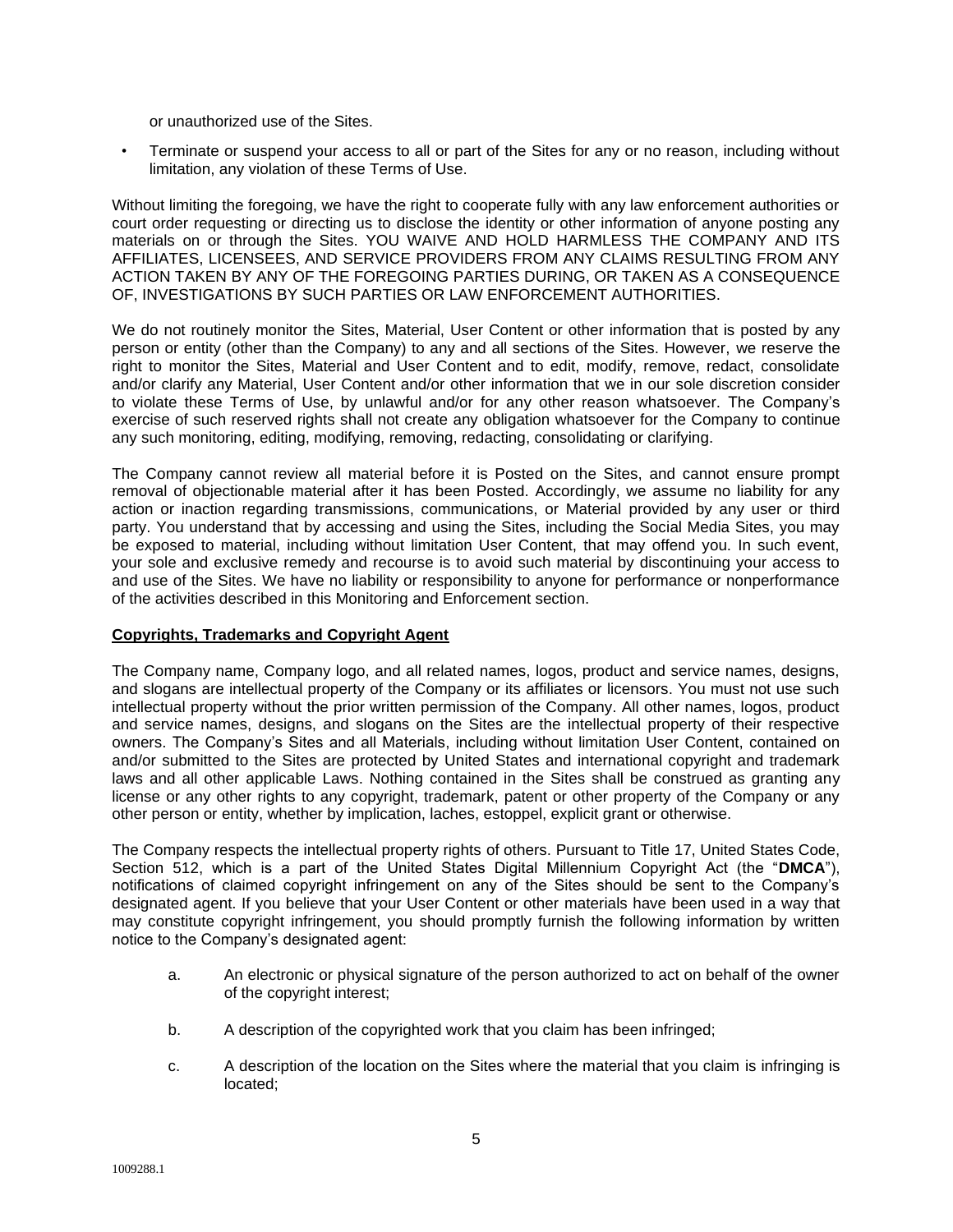- d. Your name, address, telephone number and email address;
- e. A written statement by you that you have a good faith belief that the disputed use is not authorized by the copyright owner, its agent or the law; and
- f. A statement by you, made under penalty of perjury, that the information in your notice is accurate, and that you are the copyright owner or authorized to act on the copyright owner's behalf.

The Company's designated agent for notice of claims of copyright infringement on any of the Sites is its copyright agent, who may be reached as follows:

> Copyright Agent GLJ Inc. d/b/a MIDNITESNAX 999 South Oyster Bay Road Bethpage, New York 11714 (516) 746-3115 info@midnitesnax.com

If you fail to comply with all of the requirements of Section 512(c)(3) of the DMCA, your DMCA notification may not be effective. The Company has adopted and reasonably implemented a policy that provides for the termination in appropriate circumstances of users of the Sites who are repeat infringers of copyright.

# **Termination**

Your limited right to access and use the Sites is licensed to you by the Company and is subject to all of the terms and condition of these Terms of Use, the Privacy Policy, and applicable Laws. At the Company's sole discretion, this license shall immediately and automatically terminate without notice to you upon your breach and/or threatened or anticipated breach of these Terms of Use, the Privacy Policy, or applicable Laws. In addition, the Company may terminate said license immediately at any time, at shall, for any reason or no reason, and/or for the convenience of the Company. IF YOU DO NOT ABIDE BY THESE TERMS OF USE, THE PRIVACY POLICY, AND APPLICABLE LAWS, YOU ARE NOT AUTHORIZED TO ACCESS OR USE THE COMPANY'S SITES.

# **Reliance on Information Posted**

The Material on the Sites, including without limitation regarding any products or services, is made available solely for informational purposes. We do not warrant the accuracy, completeness, or usefulness of any such Material, or that any such Material indicates an endorsement or business relationship between the Company and any other individual or entity. Any reliance you place on such Material is strictly at your own risk. We disclaim all liability and responsibility arising from any reliance placed on such Material by you or any other visitor to the Sites, or by anyone who may be informed of any of its contents.

The Sites may include Material provided by third parties, including without limitation Material provided by other users and third party licensors. All statements and/or opinions expressed in these Materials, other than Material directly provided by the Company, are solely the opinions and the responsibility of the person or entity providing those Materials. These Materials do not necessarily reflect the opinion of the Company. We are not responsible, or liable to you or any third party, for the content or accuracy of any Materials on the Sites provided by any third parties.

## **Linking to the Sites and Features**

You may link to our Website homepage, provided you do so in a way that is fair and legal and does not damage our reputation or take advantage of it, but you must not establish a link in such a way as to suggest any form of association, approval, or endorsement on our part without our express written consent.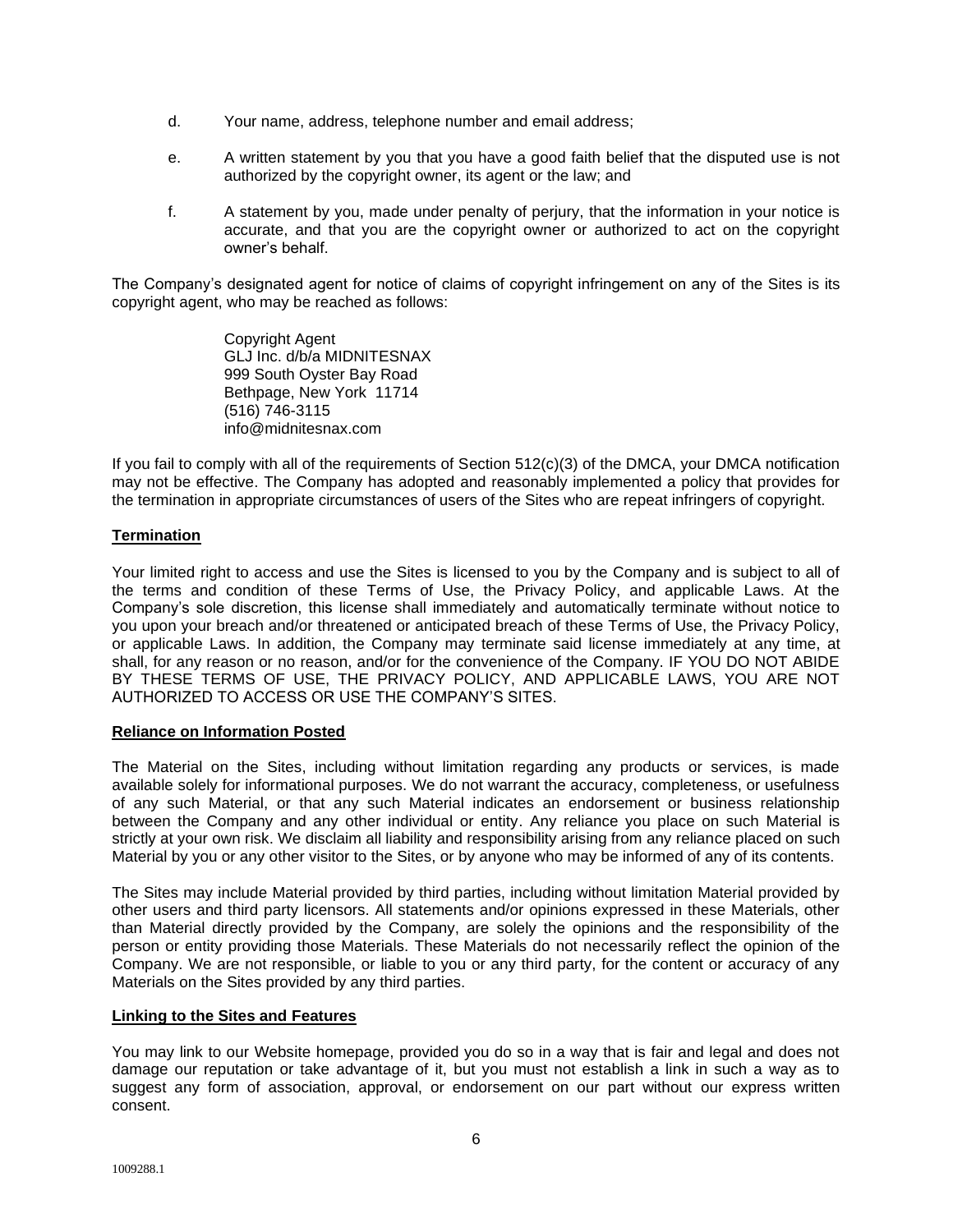The Sites may provide certain features that enable you to: (a) link from your own or certain third-party websites to certain Material on the Sites; (b) send emails or other communications with certain Material, or links to certain Material, on the Sites; and (c) cause limited portions of Material on the Sites to be displayed or appear to be displayed on your own or certain third-party websites. You may use these features solely as they are provided by us, solely with respect to the content they are displayed with, and otherwise in accordance with any additional terms and conditions we provide with respect to such features. Subject to the foregoing, you must not: (i) establish a link from any website or social media account or webpage that is not owned by you; (ii) cause the Sites or portions of it to be displayed on, or appear to be displayed by, any other website, social media account or webpage, for example, framing, deep linking, or in-line linking; or (iii) otherwise take any action with respect to the Materials on the Sites that is inconsistent with any other provision of these Terms of Use. You agree to cooperate with us in causing any unauthorized framing or linking immediately to stop. We may disable all or any features on the Sites and any links at any time without notice in our discretion.

It is your sole responsibility to read and comply with the Social Media Platform Rules. In no event shall the Company be responsible in any way for your violation of any of the Social Media Platform Rules. Your use of the Company's Social Media Sites shall be subject to all of the following: (1) these Terms of Use; (2) the Privacy Policy; and (3) the Social Media Platform Rules.

# **Links from the Sites**

The Company's Sites may provide hyperlinks to and/or other methods of viewing or accessing other web pages, websites, links, social media accounts, sites and platforms, applications and other resources that are available on the Internet (collectively, "**Third Party Content**"). This includes links contained in advertisements, including banner advertisements and sponsored links. The Company has no control over any Third Party Content that you access or use via such hyperlinks or otherwise. The Company expressly disclaims any and all responsibility for any Third Party Content or for the consequences of your access or use of any Third Party Content, or for any content, advertising, products, services, information or other materials on or available from such Third Party Content. The Company makes no covenants, warranties or representations whatsoever about any of the foregoing. All Third Party Content is provided to users on an "as is, where is" basis, solely as a convenience to our users. You acknowledge and agree that the Company shall not be responsible or liable for any damage or loss of any kind whatsoever caused or alleged to have been caused in connection with your use of or reliance on any Third Party Content or any advertising, products, services, information or other materials that may be available on or through any such Third Party Content.

It is your sole responsibility to take any and all precautions that you deem necessary and/or appropriate to ensure that any Third Party Content that you may choose to access and use is safe, appropriate for you and/or any other person (including children) viewing such Third Party Content who is accompanying you and/or does not contain any inaccuracies, omissions, Viruses and/or other items of a destructive nature. If you decide to access any Third Party Content, you do so entirely at your own risk. The Company shall have no liability whatsoever for any of the foregoing matters.

## **Disclaimer of Warranties**

You understand that we cannot and do not guarantee or warrant that files available for downloading from the internet or the Sites will be free of Viruses or other destructive code. You are responsible for implementing sufficient procedures and checkpoints to satisfy your particular requirements for anti-virus protection and accuracy of data input and output, and for maintaining a means external to our Sites for any reconstruction of any lost data. TO THE FULLEST EXTENT PROVIDED BY LAW, WE WILL NOT BE LIABLE FOR ANY LOSS OR DAMAGE CAUSED BY A DISTRIBUTED DENIAL-OF-SERVICE ATTACK, VIRUSES, OR OTHER TECHNOLOGICALLY HARMFUL MATERIAL THAT MAY INFECT YOUR COMPUTER EQUIPMENT, COMPUTER PROGRAMS, DATA, OR OTHER PROPRIETARY MATERIAL DUE TO YOUR USE OF THE SITES OR ANY PRODUCTS, SERVICES OR ITEMS OBTAINED THROUGH THE SITES OR TO YOUR DOWNLOADING OF ANY MATERIAL POSTED ON THEM, OR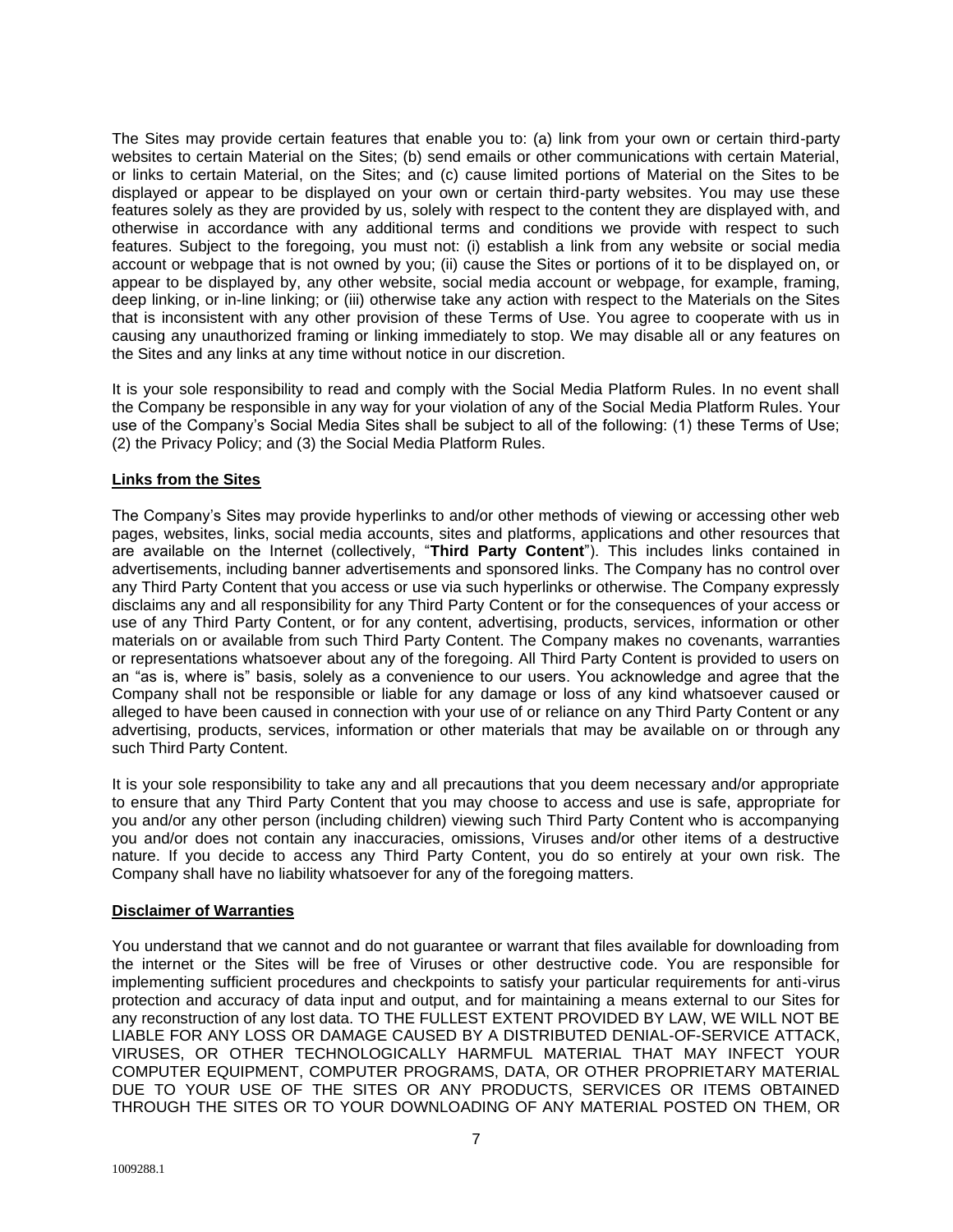# ON ANY WEBSITE LINKED TO THEM.

YOUR USE OF THE SITES, THEIR MATERIAL, AND ANY PRODUCTS, SERVICES OR ITEMS OBTAINED THROUGH THE SITES IS AT YOUR OWN RISK. THE SITES, THEIR MATERIAL, AND ANY PRODUCTS, SERVICES OR ITEMS OBTAINED THROUGH THE SITES ARE PROVIDED ON AN "AS IS" AND "AS AVAILABLE" BASIS, WITHOUT ANY WARRANTIES OF ANY KIND, EITHER EXPRESS OR IMPLIED. NEITHER THE COMPANY NOR ANY PERSON ASSOCIATED WITH THE COMPANY MAKES ANY WARRANTY OR REPRESENTATION WITH RESPECT TO THE COMPLETENESS, SECURITY, RELIABILITY, QUALITY, ACCURACY, OR AVAILABILITY OF THE SITES. WITHOUT LIMITING THE FOREGOING, NEITHER THE COMPANY NOR ANY PERSON ASSOCIATED WITH THE COMPANY REPRESENTS OR WARRANTS THAT THE SITES, THEIR MATERIAL, OR ANY PRODUCTS, SERVICES OR ITEMS OBTAINED THROUGH THE SITES WILL BE ACCURATE, RELIABLE, ERROR-FREE, OR UNINTERRUPTED, THAT DEFECTS WILL BE CORRECTED, THAT OUR SITES OR THE SERVERS THAT MAKE THEM AVAILABLE ARE FREE OF VIRUSES OR OTHER HARMFUL COMPONENTS, OR THAT THE SITES OR ANY PRODUCTS, SERVICES OR ITEMS OBTAINED THROUGH THE SITES WILL OTHERWISE MEET YOUR NEEDS OR EXPECTATIONS.

TO THE FULLEST EXTENT PROVIDED BY LAW, THE COMPANY HEREBY DISCLAIMS ALL WARRANTIES OF ANY KIND, WHETHER EXPRESS OR IMPLIED, STATUTORY, OR OTHERWISE, INCLUDING BUT NOT LIMITED TO ANY WARRANTIES OF MERCHANTABILITY, NON-INFRINGEMENT, AND FITNESS FOR PARTICULAR PURPOSE. THE FOREGOING DOES NOT AFFECT ANY WARRANTIES THAT CANNOT BE EXCLUDED OR LIMITED UNDER APPLICABLE LAWS.

# **Limitation on Liability**

TO THE FULLEST EXTENT PROVIDED BY LAW, IN NO EVENT WILL THE COMPANY, ITS AFFILIATES, OR THEIR LICENSORS, SERVICE PROVIDERS, EMPLOYEES, AGENTS, OFFICERS, OR DIRECTORS BE LIABLE FOR DAMAGES OF ANY KIND, UNDER ANY LEGAL THEORY, ARISING OUT OF OR IN CONNECTION WITH YOUR USE, OR INABILITY TO USE, THE SITES, ANY WEBSITES LINKED TO THEM, ANY MATERIAL ON THE SITES OR CONTENT ON SUCH OTHER WEBSITES, INCLUDING ANY DIRECT, INDIRECT, SPECIAL, INCIDENTAL, CONSEQUENTIAL, OR PUNITIVE DAMAGES, INCLUDING BUT NOT LIMITED TO, PERSONAL INJURY, DEATH, PAIN AND SUFFERING, EMOTIONAL DISTRESS, LOSS OF REVENUE, LOSS OF PROFITS, LOSS OF BUSINESS OR ANTICIPATED SAVINGS, LOSS OF USE, LOSS OF GOODWILL, LOSS OF DATA, AND WHETHER CAUSED BY TORT (INCLUDING NEGLIGENCE), BREACH OF CONTRACT, OR OTHERWISE, EVEN IF FORESEEABLE. THE FOREGOING DOES NOT AFFECT ANY LIABILITY THAT CANNOT BE EXCLUDED OR LIMITED UNDER APPLICABLE LAW.

THE FOREGOING DOES NOT AFFECT ANY LIABILITY THAT CANNOT BE EXCLUDED OR LIMITED UNDER APPLICABLE LAW.

## **Indemnification**

You agree to defend, indemnify, and hold harmless the Company, its affiliates, licensors, and service providers, and its and their respective officers, directors, employees, contractors, agents, licensors, suppliers, successors, and assigns from and against any claims, liabilities, damages, judgments, awards, losses, costs, expenses, or fees (including reasonable attorneys' fees) arising out of or relating to: (a) your actual or alleged violation of these Terms of Use or the Privacy Policy; (b) your use of the Sites; (c) your User Content, including without limitation any claims of intellectual property infringement; (d) any use of the Sites' Material, products and services other than as expressly authorized in these Terms of Use, or (e) your use of any Material obtained from the Sites. The Company reserves the right to assume, at your sole expense, the exclusive defense and control of any matter that is subject to indemnification by you hereunder. In such event, you agree to cooperate fully at your sole expense with the Company in asserting, prosecuting or alleging any and all available defenses, counterclaims, cross-claims and any and all other pleadings, allegations or evidence and in all other respects at the Company's written request